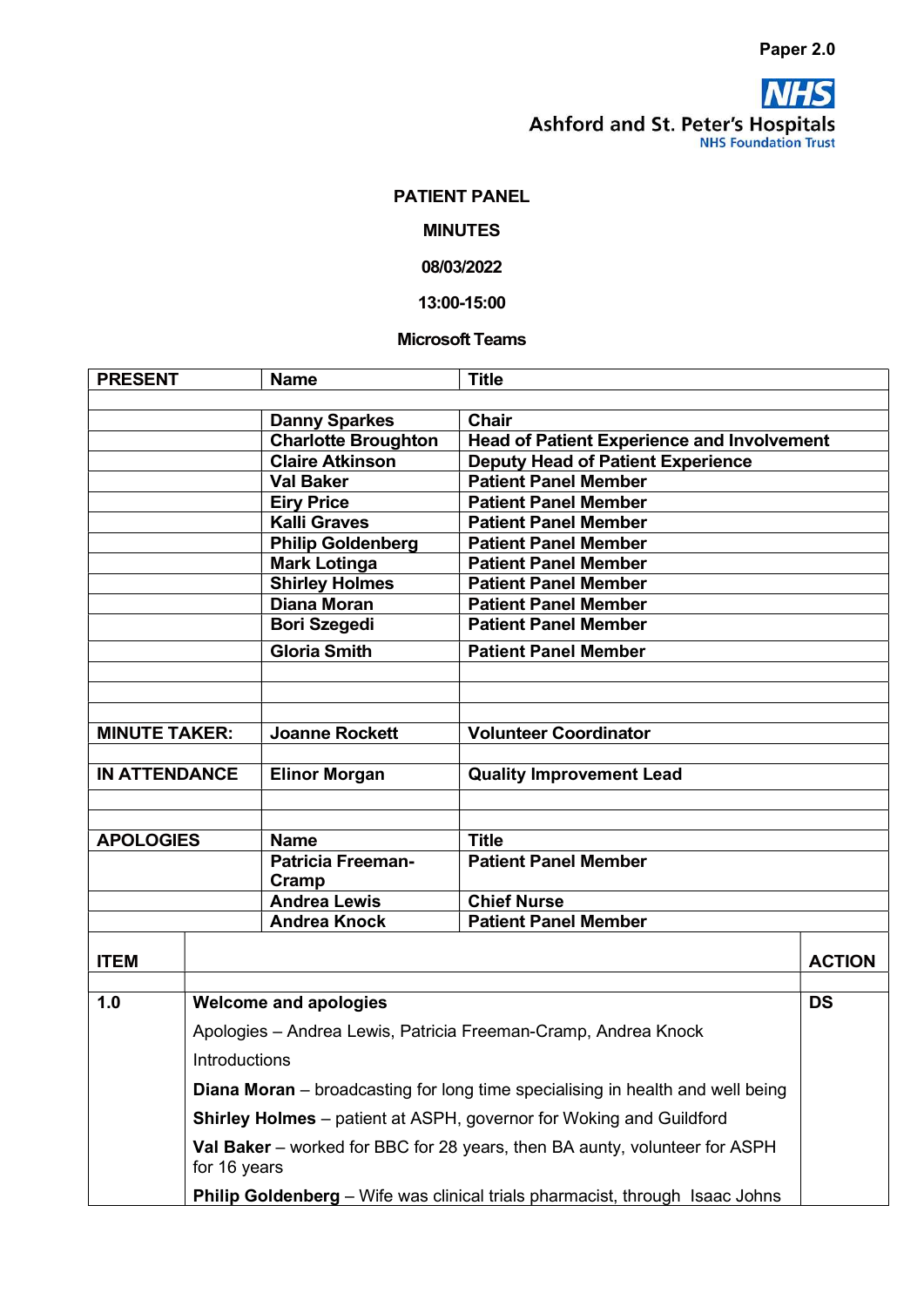| became lay member. Has written a book, "Walking through Different Worlds"<br>and " Annoying People for Good".                                                                                                                                                                                                    |  |
|------------------------------------------------------------------------------------------------------------------------------------------------------------------------------------------------------------------------------------------------------------------------------------------------------------------|--|
| <b>Mark Lotinga</b> – worked in finance previously, chronic illness that has meant lot<br>of interaction with nhs, joined panel about 2 years ago                                                                                                                                                                |  |
| <b>Bori Szegedi</b> – $1st$ year medical student at Southampton                                                                                                                                                                                                                                                  |  |
| <b>Eiry Price</b> – patient panel for 10 years, background in health, chairman of<br>community health council, primary health group, non-executive director.<br>Family and personal background in health.                                                                                                        |  |
| <b>Gloria Smith</b> $-1^{st}$ attendance at panel. Trained at London Hospital in nuclear<br>physics, BOAC, also work with breast cancer patients and occupational<br>therapist. Been a patient, SP as an outpatient, which spurred me to join the<br>panel. Involved in amateur dramatics.                       |  |
| <b>Danny Sparkes</b> – started training as physio, worked as medical secretary,<br>joined SP in 1983 for 35 years. Became a governor and has been lead<br>governor.                                                                                                                                              |  |
| Kalli Graves - used to work British Heart Foundation, buying equipment.                                                                                                                                                                                                                                          |  |
| <b>Claire Atkinson</b> – joined team couple of months ago. Background in<br>research. Delighted to be here and meet you all.                                                                                                                                                                                     |  |
| <b>Charlotte Broughton</b> - Head of Patient Experience, Claire my deputy will take<br>over from next meeting.                                                                                                                                                                                                   |  |
| Elinor Morgan - Quality and Improvement Lead, supporting viewpoint                                                                                                                                                                                                                                               |  |
| Looking at viewpoint feedback. Presented slide show.                                                                                                                                                                                                                                                             |  |
| Increase number of responses, currently at 5%, want 20% by September.                                                                                                                                                                                                                                            |  |
| Need devices to function well.                                                                                                                                                                                                                                                                                   |  |
| Wards have tablets.                                                                                                                                                                                                                                                                                              |  |
| Staff to escalate issues with devices.                                                                                                                                                                                                                                                                           |  |
| Looking at inpatients first as outpatient area so large.                                                                                                                                                                                                                                                         |  |
| Wards reporting devices poor at holding charge. Notice on back of devices to<br>advise how to escalate operational issues, communication to ward managers<br>on maintenance of device. Making sure everywhere has device and can<br>recognize it as viewpoint tablet.                                            |  |
| Discharge checklist will include viewpoint.                                                                                                                                                                                                                                                                      |  |
| Engagement awareness days at Ashford and St. Peter's.                                                                                                                                                                                                                                                            |  |
| Aspire communication.                                                                                                                                                                                                                                                                                            |  |
| Getting people to engage with feedback, working group to be established.                                                                                                                                                                                                                                         |  |
| Whose responsibility to complete feedback?                                                                                                                                                                                                                                                                       |  |
| Issues - Tablet functionality, patients too confused, too busy, didn't see point in<br>completing it, patients moving too quickly miss the opportunity to gather<br>feedback, QR code – couldn't follow it up, teams didn't know how to do it, no<br>knowledge of system, parents in pediatrics prefer QR code   |  |
| Nurses and HCA's too busy, better performing wards had clerk or discharge<br>coordinator, where patients are more able to be left to fill in on their own,<br>younger cohort are more likely to fill in, medical wards tend to have more<br>elderly or confused cohort who need more support. Some wards showing |  |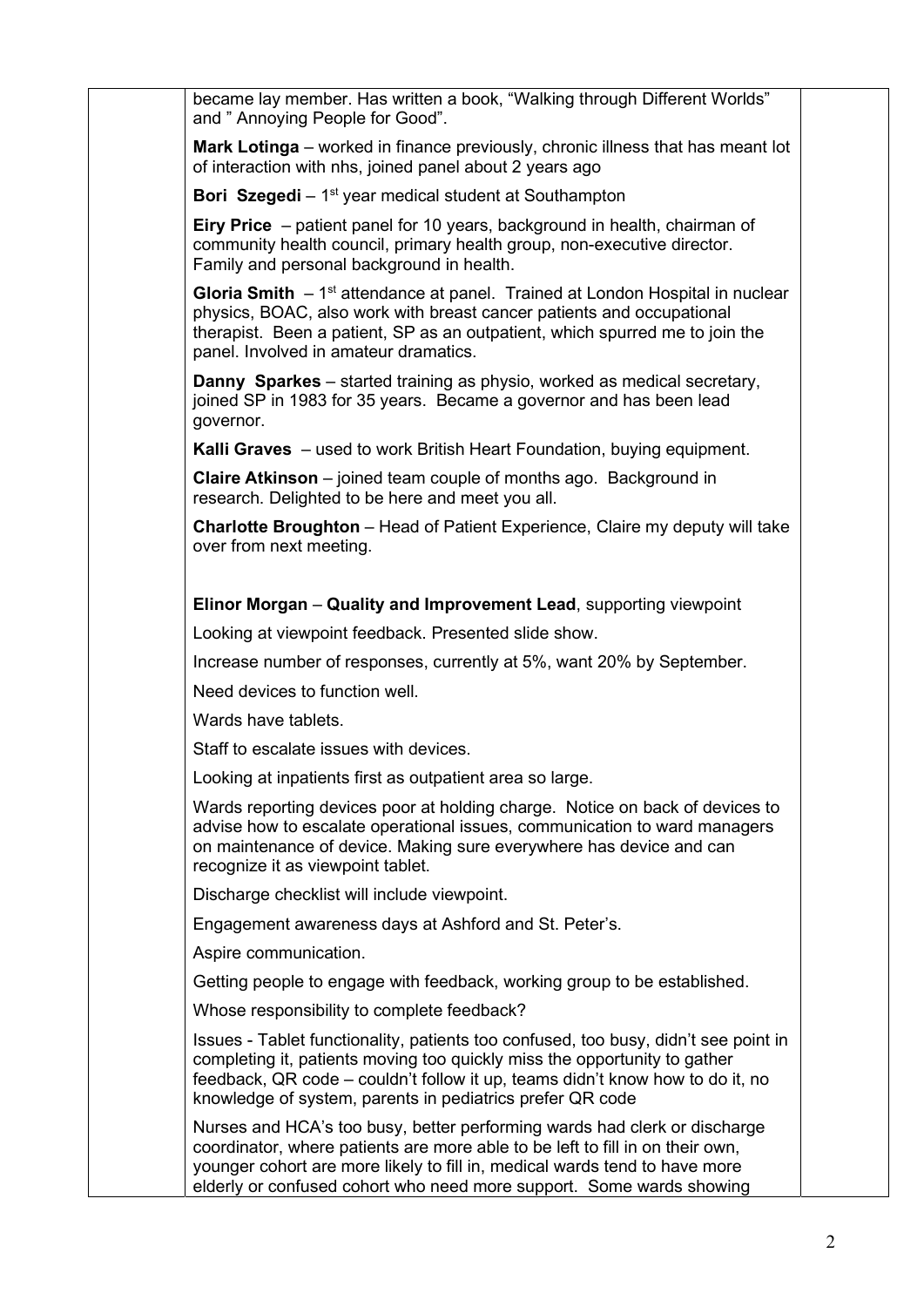great improvement.

Actions – as detailed above

Review engagement in outpatients

Questions?

VB – I'm in Rowley Bristow Unit once a week I do about 40. There are 2 questions that are very unclear, who sets the questions?

Are you a veteran? Does that mean military?

Age group?

CB - Reciprocal agreement that we are veteran aware and we support them, we have been asked to try to understand how many patients are or have been in the forces. Age does not refer to whether you are a veteran or not, you can be a young military veteran. Can take that and change to military veteran.

VB - Are you the same gender as when I was born? People don't want to answer that question.

CB - doesn't matter if they don't answer that question, we get the answer per question so we can gather what questions are all being asked and what they don't want to answer. You don't have to put comments in if you don't want to. There are questions we have to ask but there is an ability to review per the responses we get, some people want the opportunity to say more.

GS – what is the dark bit at beginning of graph?

EM – number of responses

**PG** – can I come back to veteran question, you should ask a question in the least likely way to raise another question. Have you been a member of the armed forces rather than veteran? With this sort of thing why don't you send it to patient panel with a 48 hour window for feedback?

CB - good idea

ML – what are the ideal optimum response rates, blue sky thinking to reach an achievement?

CB – 20% response rate, comparable with other trusts.

EM – what's difficult to understand, people for multiple appointments don't want to fill it in all the time. We want more than 20%, we want everyone every time, but the reality is that won't happen.

ML – do you need some mechanism to capture those who are attending multiple times?

EM – matching people to area and how many times they have visited, we are asking informatics to look at it. The option to respond multiple times. We are looking at rewarding those doing well and those improving the most.

ML – what's the feeling of too much to do, want to look after patients etc?

EM – there will always be that level of response from some people. I am ex clinical so I understand, trying to find way that it's not more work and its manageable.

ML – do you pair up good performing with bad performing ward

 $EM - yes$  that's the plan

ML - could we have a run through of the questions?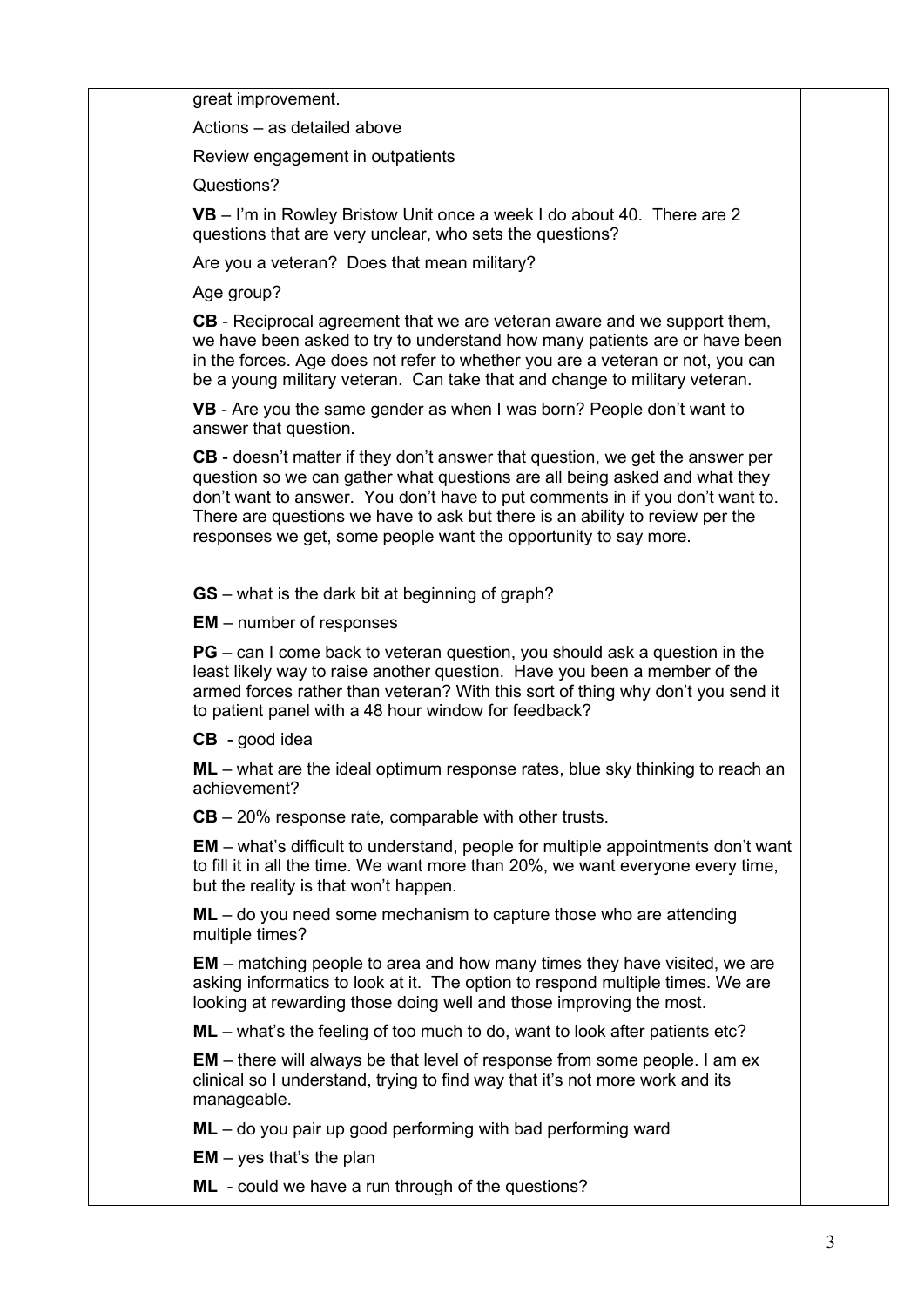|      | $EM$ – showed 1 slide as example                                                                                                        |           |
|------|-----------------------------------------------------------------------------------------------------------------------------------------|-----------|
|      |                                                                                                                                         |           |
|      |                                                                                                                                         |           |
|      |                                                                                                                                         |           |
| 2.0  | Minutes from last Meeting - 09 November 2021                                                                                            | <b>DS</b> |
|      |                                                                                                                                         |           |
|      | - accepted                                                                                                                              |           |
| 3.00 | <b>Matters Arising -</b>                                                                                                                | <b>DS</b> |
|      |                                                                                                                                         |           |
|      |                                                                                                                                         |           |
|      | <b>DS</b> – meeting locations and dates for rest of year                                                                                |           |
|      | CB - 10 May 3pm, I'm suggesting we can switch times round so others can<br>attend but can't attend during day, can we offer flexibility |           |
|      | <b>DS</b> - happy of that so long as we know which is which                                                                             |           |
|      | CB - didn't feel blended approach worked, we need to agree in person or on                                                              |           |
|      | teams, we can try Ashford morning meeting                                                                                               |           |
|      | GS - do meetings always have to happen on a Tuesday?                                                                                    |           |
|      | $CB -$ they have been but don't need to be, can depend on whether we can get                                                            |           |
|      | a room if you want in person meeting, every other month, usually every second                                                           |           |
|      | Tuesday, no particular reason why                                                                                                       |           |
|      | ML - my preference is in person, think we should retain bi-monthly Tuesday                                                              |           |
|      | pattern, stability, only vary time, not day. Lighter months in person, winter on                                                        |           |
|      | teams?<br><b>PG</b> – blended meetings work if majority are in room and small number outside.                                           |           |
|      | Shouldn't start later than 5, finishing later than 630 as disruptive. In person                                                         |           |
|      | need to be mid-morning or mid-afternoon. Sensible point about summer and                                                                |           |
|      | winter.                                                                                                                                 |           |
|      | <b>CB</b> – agree about consistency, very few meeting rooms, 80% of meeting rooms                                                       |           |
|      | not available from May.                                                                                                                 |           |
|      | <b>DM</b> - late afternoon easier for me, middle of day difficult.                                                                      |           |
|      | ML - last venue available?                                                                                                              |           |
|      | $CB - no$                                                                                                                               |           |
|      | <b>DS</b> – meeting room at Ashford?<br><b>CB</b> – yes but a lot of training going on, no rooms available at Chertsey House.           |           |
|      | <b>Eiry</b> – agreement with comments, can probably fit in with anything. Important                                                     |           |
|      | to have at least 1 or 2 in person a year, would all find it beneficial.                                                                 |           |
|      | <b>CB</b> – take comments on board Claire and Jo to plan. 10 May will be on teams,                                                      |           |
|      | $3-5.$                                                                                                                                  |           |
|      | $ML - do$ we have to meet on nhs premises                                                                                               |           |
|      | <b>DS</b> – yes no budget to get anywhere else, has to be free                                                                          |           |
|      | VB - any room in Woking Community Hospital?                                                                                             |           |
|      | <b>CB</b> – can investigate, have just opened another ward and GP hub but we can<br>ask.                                                |           |
|      | <b>SH</b> – surely not all rooms booked indefinitely                                                                                    |           |
|      | CB - roll out of Surrey Safe Care could take over a year                                                                                |           |
|      | ML - when will we see dates and times for this year?                                                                                    |           |
|      | <b>DS</b> – specifics changing all the time,                                                                                            |           |
|      | $CA -$ in preference for in person meetings, we will put to panel next time                                                             |           |
|      | proposed days and meeting rooms                                                                                                         |           |
|      | <b>PG</b> – research and development committee meets in training room in St.                                                            |           |
|      | Peters x-ray department, if they have access no reason why we can't? Big                                                                |           |
|      | enough for us, we have 8-12 people in there.                                                                                            |           |
|      | <b>DS</b> – deputy chair still needs to be found.<br>$CB$ – open to the floor, we need to vote in deputy chair, those interested, do    |           |
|      | expressions of interest to Claire and Jo will share the names and you email                                                             |           |
|      | Claire with your vote. 8 March, expressions of interest by 15 March, then                                                               |           |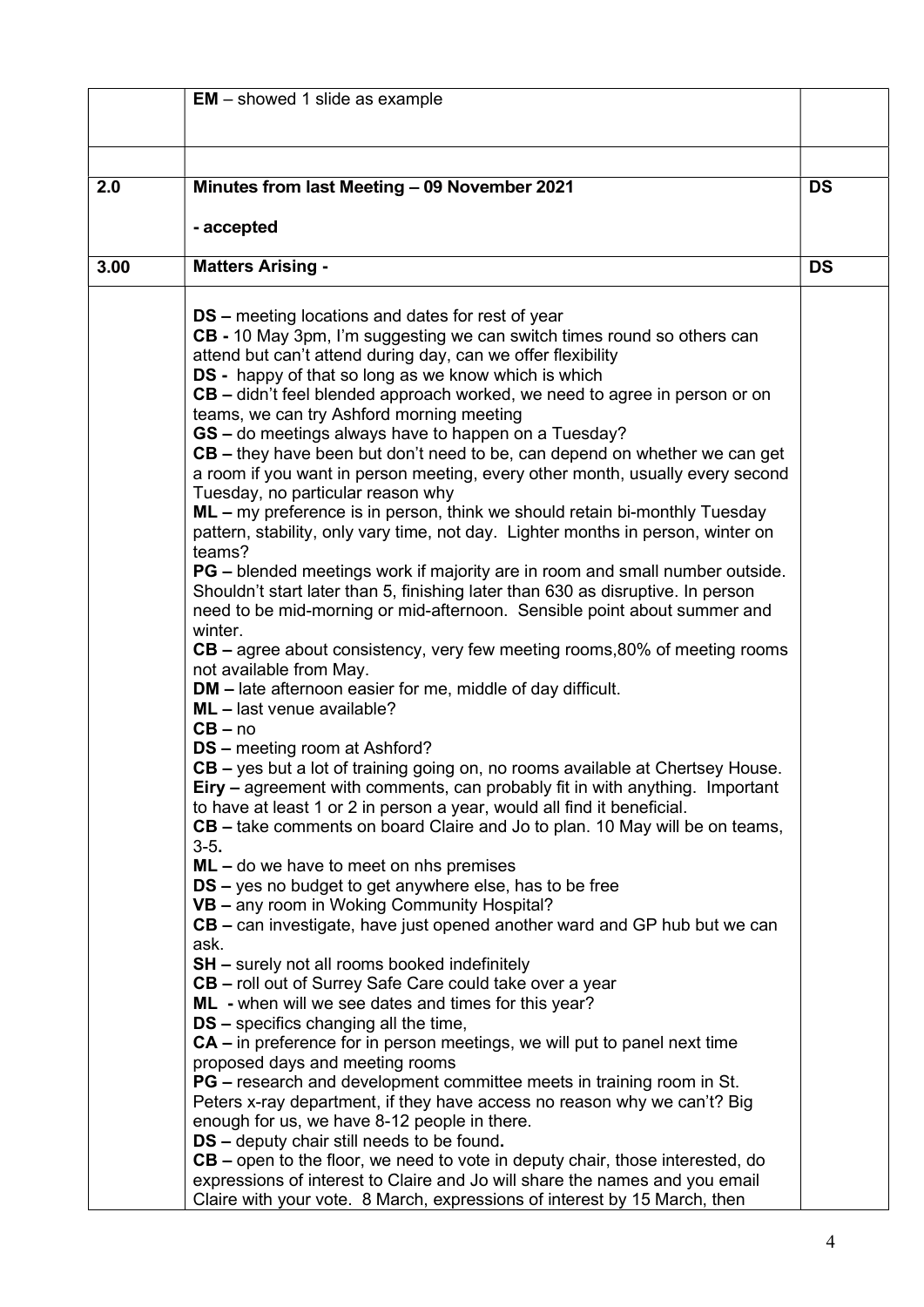|      | shared and we can vote.                                                         |     |
|------|---------------------------------------------------------------------------------|-----|
|      |                                                                                 |     |
|      |                                                                                 |     |
|      |                                                                                 |     |
|      |                                                                                 |     |
|      |                                                                                 |     |
| 4.00 | <b>Members Reports</b>                                                          |     |
|      | VB - January drugs and therapy committee, not much to say or report.            |     |
|      | $SH - no$                                                                       |     |
|      | $ML - no$                                                                       |     |
|      | $PG$ – Green group – staff group transforming us into more climate friendly     |     |
|      | organization. The amount of paperwork has reduced                               |     |
|      | Research and development committee – nothing to report<br>$KG - no$             |     |
|      | EP - Missed last control and infection meeting, nothing to mention from notes.  |     |
|      | observing only as patient panel members, meetings cancelled or called at last   |     |
|      | minute. Health and Safety meeting next week.                                    |     |
|      | GS – not yet. Mortality rate for stroke patients at St. Peter's, would be       |     |
|      | interested if anything set up for that.                                         |     |
|      | DS - PG - learning from death committee first meeting on Friday afternoon.      |     |
|      | There is 3.5 hours training but haven't been able to access it yet.             |     |
|      | $CB - CB - In$ future Claire will send out template for report and they can be  |     |
| 5.00 | added into meeting minutes.<br><b>Members Concerns</b>                          |     |
|      | $SH$ – nothing at present                                                       | All |
|      | <b>VB</b> – yes, patients letters noticed at Rowley Bristow, patients are asked |     |
|      | to park in main car park and have to walk to RB, will get wet if raining        |     |
|      | and grumpy because of long walk. Nearest car park Hazell not main car           |     |
|      | park, can letter be changed to Hazel?                                           |     |
|      | $CB - still$ work being done with our letters. If you have relationship with    |     |
|      | anyone in RB, can RB email PALS with numbers of letters being                   |     |
|      | received wrong and it can be put into datix and escalated, we need the          |     |
|      | data                                                                            |     |
|      | <b>DS</b> – find out how many patients have had to walk miles.                  |     |
|      | $CB$ – email me with the data                                                   |     |
|      | <b>DM</b> – I have had a lot of appointments, I cannot complain and have        |     |
|      | found parking excellent.                                                        |     |
|      | $PG - no$                                                                       |     |
|      | $EP$ – patient letters about parking, have been revised since covid, I have     |     |
|      | had various appointments, the letter from Blanche Heriot unit was               |     |
|      | superb, completely accurate and made it easy. A friend with fractured           |     |
|      | hip, all went well to discharge. Wait made unpleasant by patient left in        |     |
|      | there was disruptive and kept exposing himself to everyone, staff found         |     |
|      | it difficult, inappropriate that he was left unattended.                        |     |
|      | DS - I thought they had sorted this out?                                        |     |
|      | $EP - over 6 hours waiting for medication$                                      |     |
|      | DS - give them FP10's to take to local pharmacy                                 |     |
|      | $CB - if$ want to escalate please make contact with PALS and we will            |     |
|      | look into it.                                                                   |     |
|      | <b>DS</b> – must send email to PALS when this happens                           |     |
|      | $ML - why$ cant FP10 be issued?                                                 |     |
|      | $CB$ – would be ok for some people, cost implication and making                 |     |
|      | assumption you can get to pharmacy. Safety concern you might not get            |     |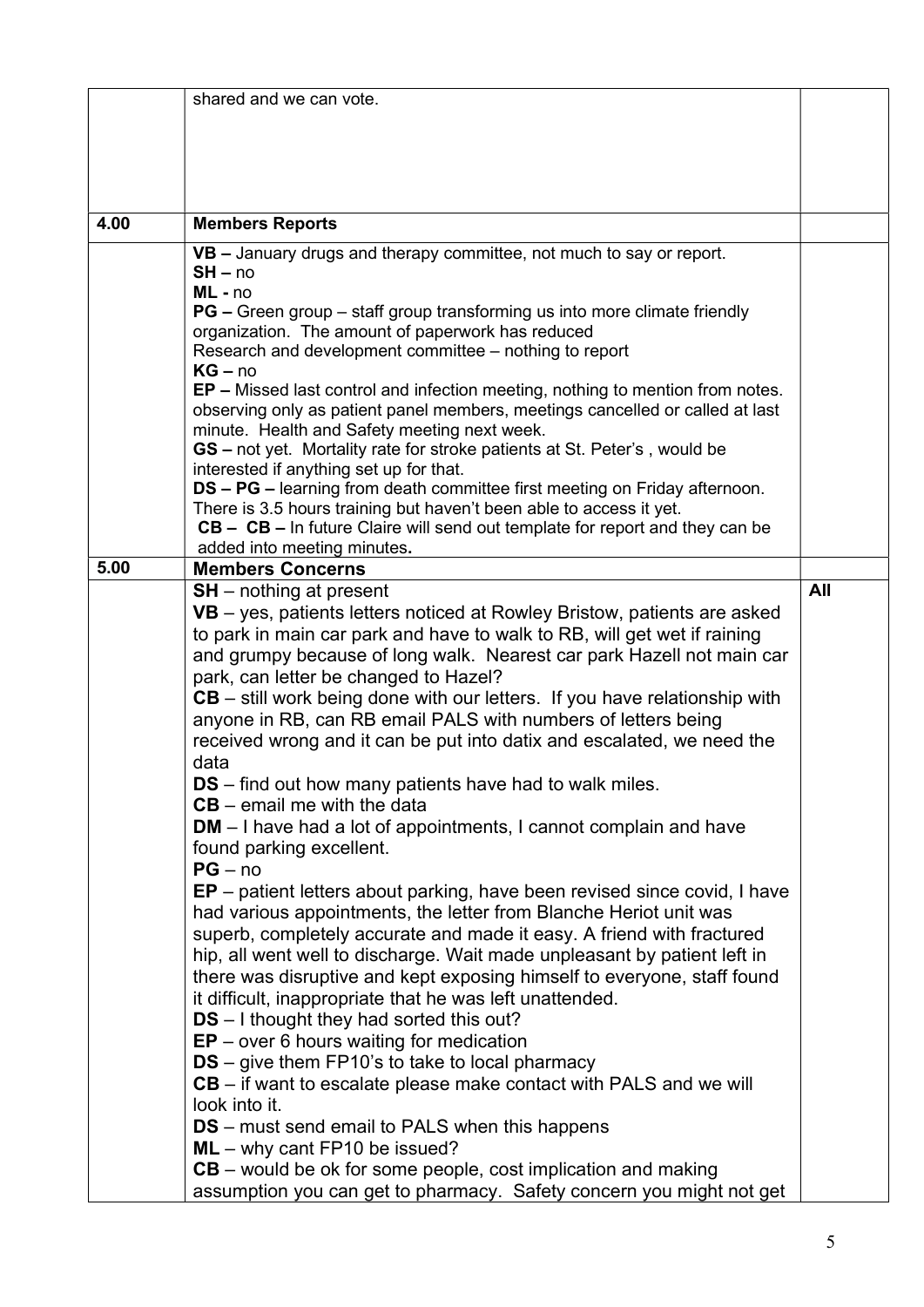|      | medication that you need. I am hoping with Surrey Safecare and<br>electronic prescribing it should speed up.<br>KG – bitten by tic that cat brought in, didn't get head out, went red and<br>itchy, went to chemist, said you had to go to dr, dr said have to go to<br>a&e, rang a&e they said 4 hours, rang walk in center, said 2 hours, went<br>there, very concerned that GP sent her there, said they shouldn't be<br>doing it any more.<br>DS- no say on GP's I'm afraid<br>KG – waiting for audiology and eyes, eyes waiting since July, rang up<br>and referral lost, audiology las t September, rang up said they were busy<br>would have to wait, been waiting 6 months – have to be patient<br>$CB -$ do use PALS if you want update<br>$BS - no$<br>$GS - no$                                                                                                                                                                                                                                                                                                                                                                                                                                                                                                                                                                                                                                                                                                                                                                                                                                                                                                                                                                                                                                                                                                                                                        |     |
|------|-----------------------------------------------------------------------------------------------------------------------------------------------------------------------------------------------------------------------------------------------------------------------------------------------------------------------------------------------------------------------------------------------------------------------------------------------------------------------------------------------------------------------------------------------------------------------------------------------------------------------------------------------------------------------------------------------------------------------------------------------------------------------------------------------------------------------------------------------------------------------------------------------------------------------------------------------------------------------------------------------------------------------------------------------------------------------------------------------------------------------------------------------------------------------------------------------------------------------------------------------------------------------------------------------------------------------------------------------------------------------------------------------------------------------------------------------------------------------------------------------------------------------------------------------------------------------------------------------------------------------------------------------------------------------------------------------------------------------------------------------------------------------------------------------------------------------------------------------------------------------------------------------------------------------------------|-----|
| 6.00 | Any other business                                                                                                                                                                                                                                                                                                                                                                                                                                                                                                                                                                                                                                                                                                                                                                                                                                                                                                                                                                                                                                                                                                                                                                                                                                                                                                                                                                                                                                                                                                                                                                                                                                                                                                                                                                                                                                                                                                                |     |
|      | $CB -$ we did have other successful candidate who hasn't attended today<br>so will follow up she still wants to be part of team, panel of 3 to interview<br>any further candidates.<br>$VB$ – would like to be on interview panel<br>$ML - is it worth another push$<br>$CB - yes$ it is<br>DS - Runnymede live, shall we put an article in there?<br><b>CB</b> - Bori would you be interested in writing a small paragraph<br>$BS - yes$ will do, when by?<br><b>DS</b> – 14 March for April magazine, insert advert for next month, there is<br>a cost £55<br>$CB -$ we don't have any budget for that<br>$EP - can get it onto Egham and Thorpe residents for free$<br>ML - should we have a rolling campaign?<br>$CB -$ on website, be part of our patient panel and posters across the<br>trust, will refresh social media campaign<br>ML – have we exhausted all friends and family connections?<br>$KG - WI$ meeting tonight, will mention again<br><b>BS</b> – posters around the hospital, could we put them elsewhere,<br>schools, community centres?<br>$CB - if$ anyone wants to pick them up you can collect from me or I'll post<br>to you<br><b>DS</b> – would like one for local library<br><b>PG</b> – interview, based on last times experience, that same team do all<br>$CB - yes$<br><b>PG</b> - Woking Borough Council, weekly email for community things<br>$CB$ – can you send it to the right person at Woking? Anyone interested<br>in writing a short paragraph please send to Claire or Jo.<br>$ML$ – for those who interviewed last time how were the questions?<br>$CB -$ questions elicited a good understanding of whether the person<br>who was right for the job<br>$GS - as I$ was one of the interviewed, questions were good and I was<br>told enough about the role<br>$SH - I$ was on interview panel and I felt questions were right.<br><b>GS</b> - can we do anything about the stroke? | All |